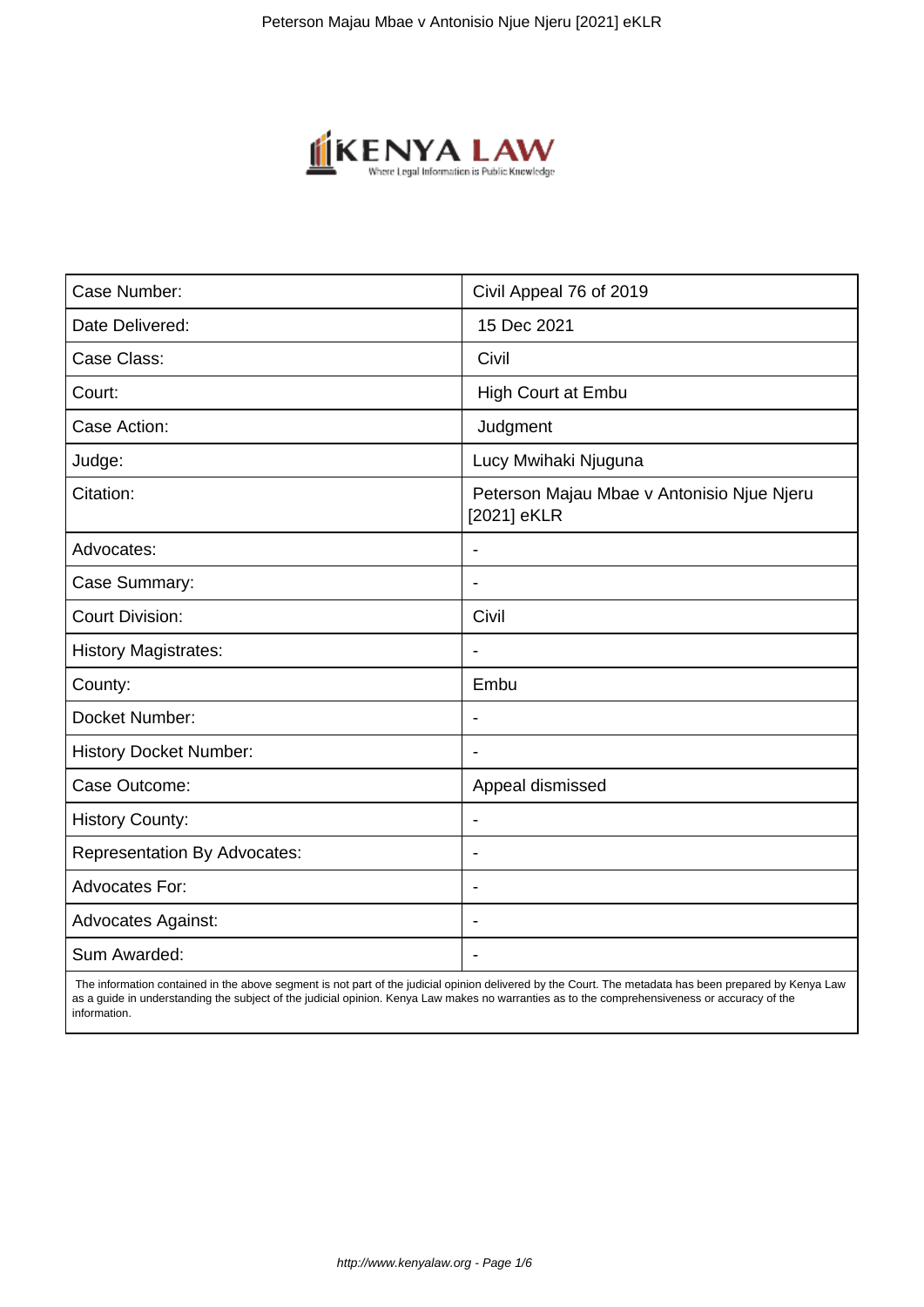## **REPUBLIC OF KENYA**

# **IN THE HIGH COURT OF KENYA**

# **AT EMBU**

# **CIVIL APPEAL NO. 76 OF 2019**

#### **PETERSON MAJAU MBAE.......APPELLANT**

# **VERSUS**

#### **ANTONISIO NJUE NJERU......RESPONDENT**

#### **JUDGMENT**

1. Before this court is the appellant's memorandum of appeal dated 02.12.2019 and premised on the grounds on the face of it wherein the appellant seeks for orders that:

i. This appeal be allowed.

ii. The entire ruling against the appellant delivered by Hon. J.W.Gichimu on 05.11.2019 be set aside.

iii. This Honourable Court be pleased to compel the plaintiff to undergo second medical re-examination within thirty days failure to which, the suit will stand dismissed.

iv. The costs of the appeal and that of the trial court be awarded to the appellants.

v. Such further orders may be made by this Honourable Court as it deem fit to grant.

2. The appellant's case is that the trial magistrate failed to consider the appellant's submissions in delivering a ruling delivered on 05.11.2019 and further that, the court failed to consider the impact of the suit proceeding to conclusion without the plaintiff/respondent undergoing second medical examination.

3. The appeal was canvassed by way of written submissions.

4. It was the appellant's case that the respondent was first informed of the requirement for re-examination by the appellant's doctor on 25.09.2017 and both advocates sought for time to have the respondent re-examined. That on 06.03.2018, the court was not sitting and the appellant did not attend court. However, a date was fixed for pre-trial on 29.05.2018.As per court proceedings of 06.03.2018; Mr. Ogweno was present for the plaintiff while a Mr. Patrick was present for Khan for the defendant. It was their case that Khan is the law firm on record for the plaintiff/ respondent in this appeal. That, the persons who fixed the matter for pre-trial on 29.05.2018 are all from the firm of Khan & Associates. They proceeded to submit that the matter came up again on 29.05.2018 for pretrial and an advocate unknown to the applicant in the name of Mr. Gichuki indicated to court that he was present for the defendant and proceeded to confirm that the matter was ready and that the parties had complied; that it is of importance to note that the appellant has never instructed the said Mr. Gichuki and his appearance for the appellant without instruction is a cause for investigation. Reliance was made on the case of **Japheth Kitili Mutisya v Mbukoni Bus Services [2019] eKLR** where the court ordered reinstating the suit and that the parties to resolve matters of re-examination within 30 days after the matter was first mentioned for directions by the trial court.

5. It was their prayer that the court compel the respondent to undergo second medical re-examination with the requisite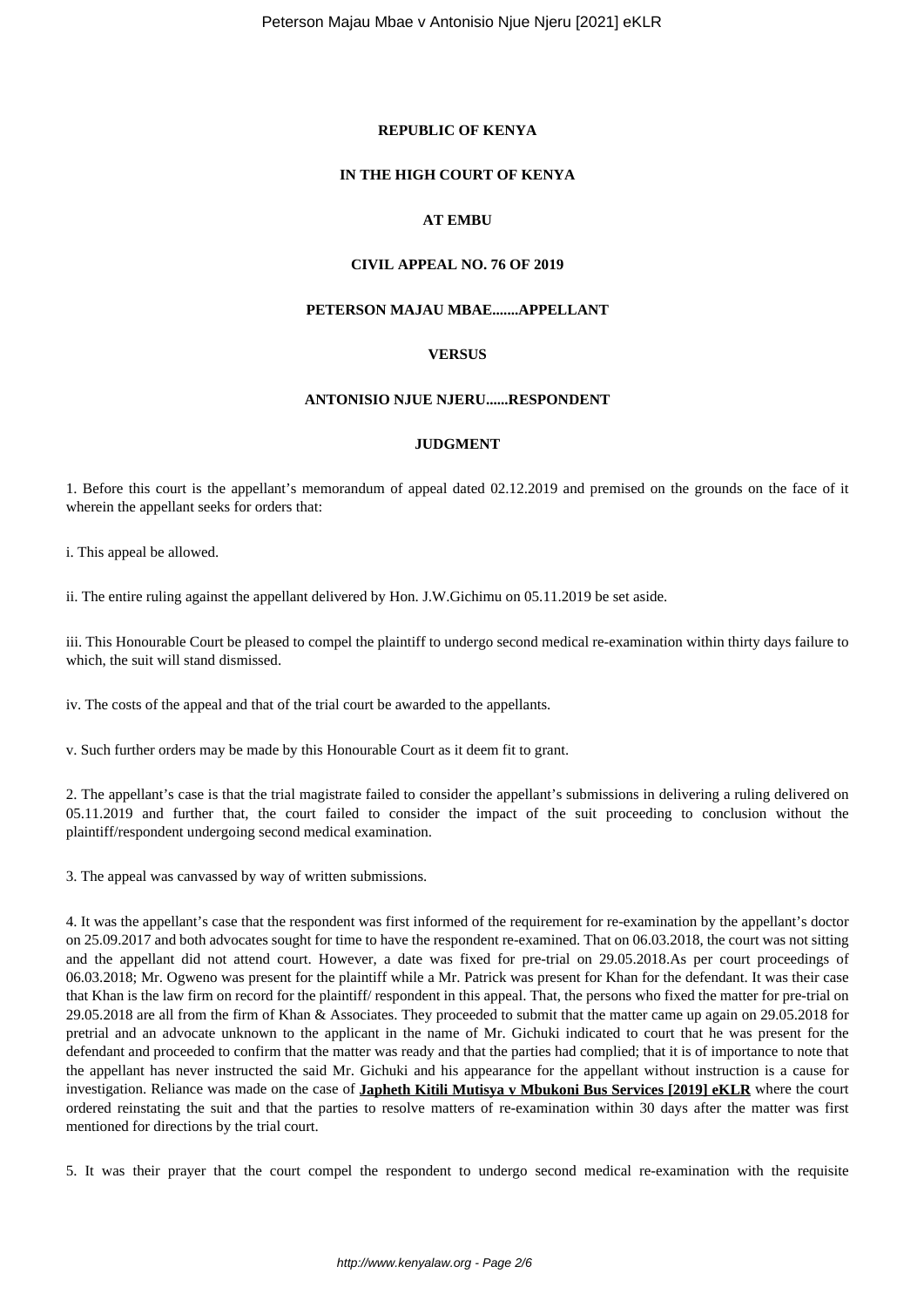documentation within 30 days failure to which the suit stands dismissed.

6. The respondent on the other hand opposed the motion and submitted that the notice of motion dated 16.09.2019, which motion is not even in the record of appeal infringes the law as set in Order 42 Rule 13 (4) of the Civil Procedure Rules 2010. That the appeal arose from the dismissal of the application dated 16/09/2019. It was their case that, plaintiff/respondent in fact presented himself before the defendant's doctor who declined to examine him on grounds that he did not have treatment notes.

7. It was their case that the respondent presented himself for the re-examination which the court noted, and the defendant/appellant does not deny and further that, the issue of liability is not in contest. That the trial court exercised its discretion judiciously in noting that a similar motion had been lodged and not prosecuted and that the proceedings show that the second application, a notice of motion dated 16.09.2019 was lodged five months after dismissal of the initial motion and the same amounted to an abuse of court process. It was their case that, the same defendant was intent on delaying the prosecution of the case and that equity cuts both ways and is not available to the indolent. They faulted the appellant for having brought before this court an appeal that is frivolous, vexatious and otherwise an abuse of court process. Reliance was made on the case of **Tana and Athi Development authority v Jeremiah Kimigno and 3 Others (2015) eKLR**.

8. The respondents thus prayed that the appeal be dismissed with costs to the respondent.

9. I have considered the record of appeal herein, the party's rival submissions and the central issue for consideration is whether the trial court exercised its discretion in a judicious manner in dismissing the appellant's application. It is of importance to note that this court can only interfere with the trial court's discretion if the appellant demonstrates that the court misdirected itself in some manner and as a result has arrived at a wrong decision, or it is manifest that the trial court was clearly wrong as a result of which an injustice occurred. (**Mbogo & Another Vs Shah [1968] EA 96**). Similarly, **United India Insurance Co Ltd Vs East African Underwriters (Kenya) Ltd [1985] EA 898**.

10. The court notes that on 12.02.2019 at the registry, one Ms. Wanjiru and Mr. Ogweno by consent fixed a hearing date on 23.04.2019 for the application dated 27.01.2019; and on the date of the hearing, one Ms. Muriuki was present holding brief for Ogweno for plaintiff/respondent while there was no appearance for the applicant. The court proceeded to dismiss the application dated 27.01.2019 for want of prosecution upon being moved by counsel for the plaintiff/respondent. The defendant/appellant cries foul that the person who fixed the hearing date on their behalf equally came from the firm as that of the plaintiff/applicant's firm; but to the contrary, having perused the record, it is evident that Mr. Patrick appeared for Kairu Mccourt for the defendants hence not Khan and Associates.

11.The defendant/appellant further filed an application dated 16.09.2019 seeking for the plaintiff/respondent to undergo a reexamination by the insurer's doctor. The court thus made directions that the application be canvassed by way of written submissions upon which the trial court delivered a ruling on 05.11.2019.

12. It is of importance to note that having filed the first application to move court for re-examination of the plaintiff/respondent; the defendant/appellant failed to prosecute the very first application and thereafter, took another period of almost five months to file another application seeking the same orders as was the previous.

13. It is not disputed that the plaintiff/respondent did avail himself for the said re-examination to be carried out and that it was the insurer's doctor who failed to carry out the procedure.

14. From the evidence before the court, clearly the defendant/appellant has failed to offer cogent explanation why he deserves the orders he is seeking having in mind that he had failed to prosecute the previous application when in fact, he was aware of the date, the same having been taken by consent.

15. The power to set aside ex parte orders is discretionary and the Court must use its discretion to come to a conclusion while also ensuring that justice has been done. This was stated in **Patel v E.A Cargo Handling Services Ltd (1974) EA 75,** where the court held that:

"**There are no limits or restrictions on the Judge's discretion to set aside or vary an ex-parte judgment except that if he does**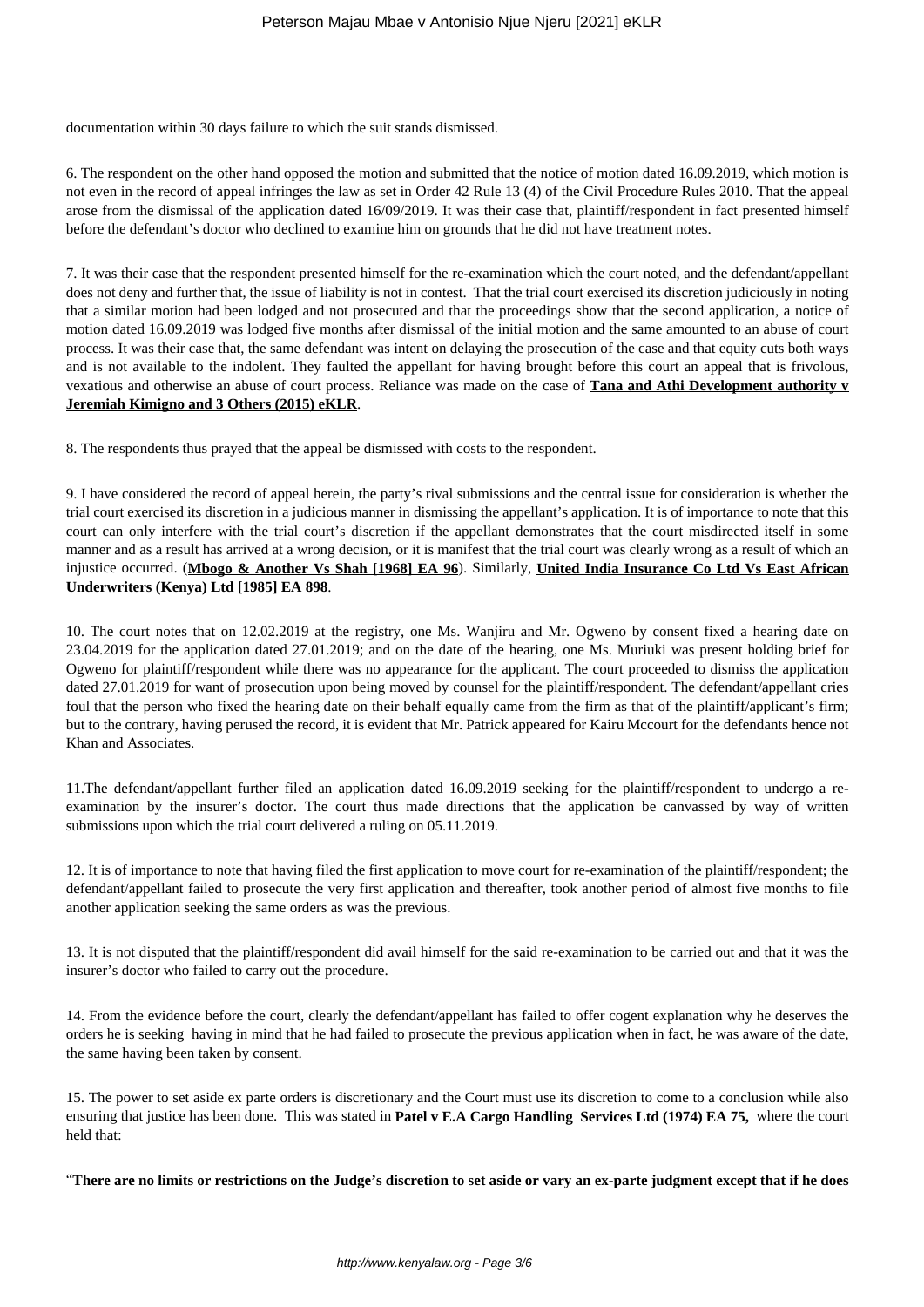# **vary the judgment, he does so on such terms as may be just. The main concern of the Court is to do Justice to the parties and the court will not impose conditions on itself to fester the wide discretion given it by the Rules.''**

16. The court via a ruling dated 05.11.2019 addressed the fact that the application dated 16.09.2019 was similar to the previous application dated 27.01.2019 and that the defendant/appellant failed to prove why they deserved the orders sought. It was the view of the trial court that the action by the defendant/appellant was an abuse of the court process.

17. The doctrine of abuse of process, based upon the inherent authority of every court to control its process and those persons who come before it, is a power incidental and necessary to the exercise of substantive jurisdiction. That power, together with rules of court and statutory provisions, enables the court to dismiss or strike claims which are frivolous and vexatious.

## 18. The Court of Appeal in **Muchanga Investments Limited v Safaris Unlimited (Africa) Ltd & 2 Others** (supra) opined that:

**"In our view, the often quoted principle that a party should have his day in court should not be taken literally. He should have his day only when there is something to hear. No party should have a right to squander judicial time. Hearing time should be allocated by the court on a need basis and not as a matter of routine.** 

**Judicial time is the only resource the courts have at their disposal and its management does positively or adversely affect the entire system of the administration of justice…We approve and adopt the principles so ably expressed by both Lord Roskil and Lord Templeman in the case of Ashmore v Corp Of Lloyds [1992] 2 All E.R 486 at page 488 where Lord Roskil states:**

**'It is the trial judge who has control of the proceedings. It is part of his duty to identify crucial issues and to see they are tried as expeditiously and as inexpensively as possible. It is the duty of the advisers of the parties to assist the trial judge in carrying out his duty. Litigants are not entitled to the uncontrolled use of a trial judge's time. Other litigants await their turn. Litigants are only entitled to so much of the trial judges' time as is necessary for the proper determination of the relevant issues.'**

# **Unless a trial is on discernable issues it would be farcical to waste judicial time on it."**

19. Ultimately, and taking the foregoing matters into account, I am not persuaded that the appellant has given sufficient reasons for this court to interfere with the trial court's decision.

20. The upshot being:

i. The appeal is bereft of merit and is dismissed.

ii. Costs to the respondent.

21. It is so ordered.

# **DELIVERED, DATED AND SIGNED ATEMBU THIS 15TH DAY OF DECEMBER, 2021**

# **L. NJUGUNA**

# **JUDGE**

…………………………………………….……for the Appellant

……………………………………………….for the Respondent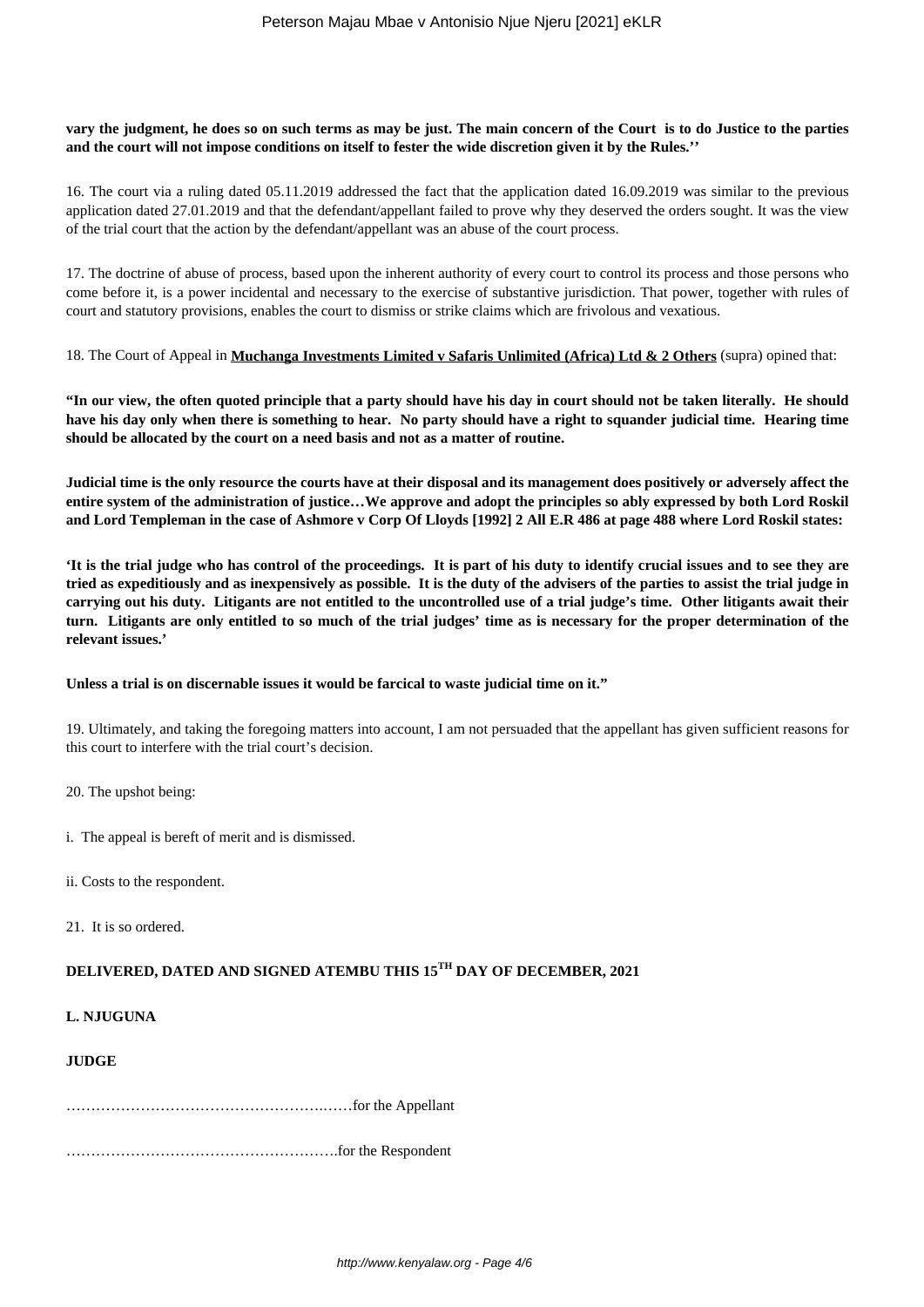Peterson Majau Mbae v Antonisio Njue Njeru [2021] eKLR